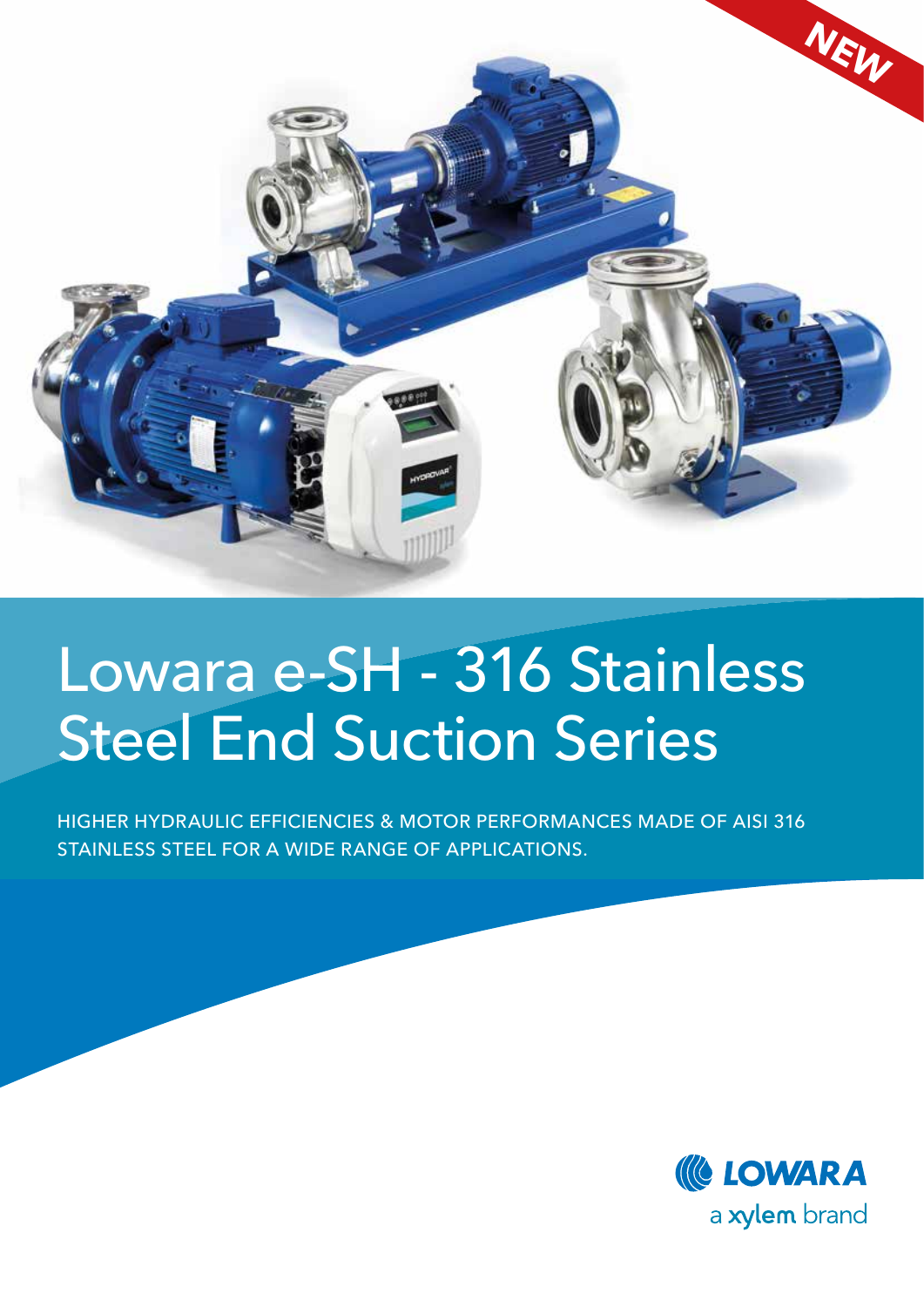# Higher Hydraulic efficiencies with IE3 motors fitted as standard

The Lowara e-SH series is a single impeller centrifugal pump made in AISI 316 stainless steel this series has a pullback design which allows the impeller, adapter and motor be extracted without disconnecting the pump body from the piping system.

Hydraulic efficiency has been improved which exceeds the ErP compliance of MEI 0.4, IE3 motors are fitted as standard and IE4 can be obtained by fitting our Hydrovar variable speed drives.

## Range Overview

Sizes: DN 25, DN 32, DN40, DN 50, DN 65 & DN80 Power: 0.75 kW – 75 kW (2-pole) 0.25 kW – 11 kW (4-pole) Heads up to: 110 m Flows up to:  $240 \text{ m}^3/\text{h}$ Pressure class: PN12 Temperature of pumped liquid: -10°C to +120°C, extended temperature, version -30°C up to +120°C Variable speed option: Hydrovar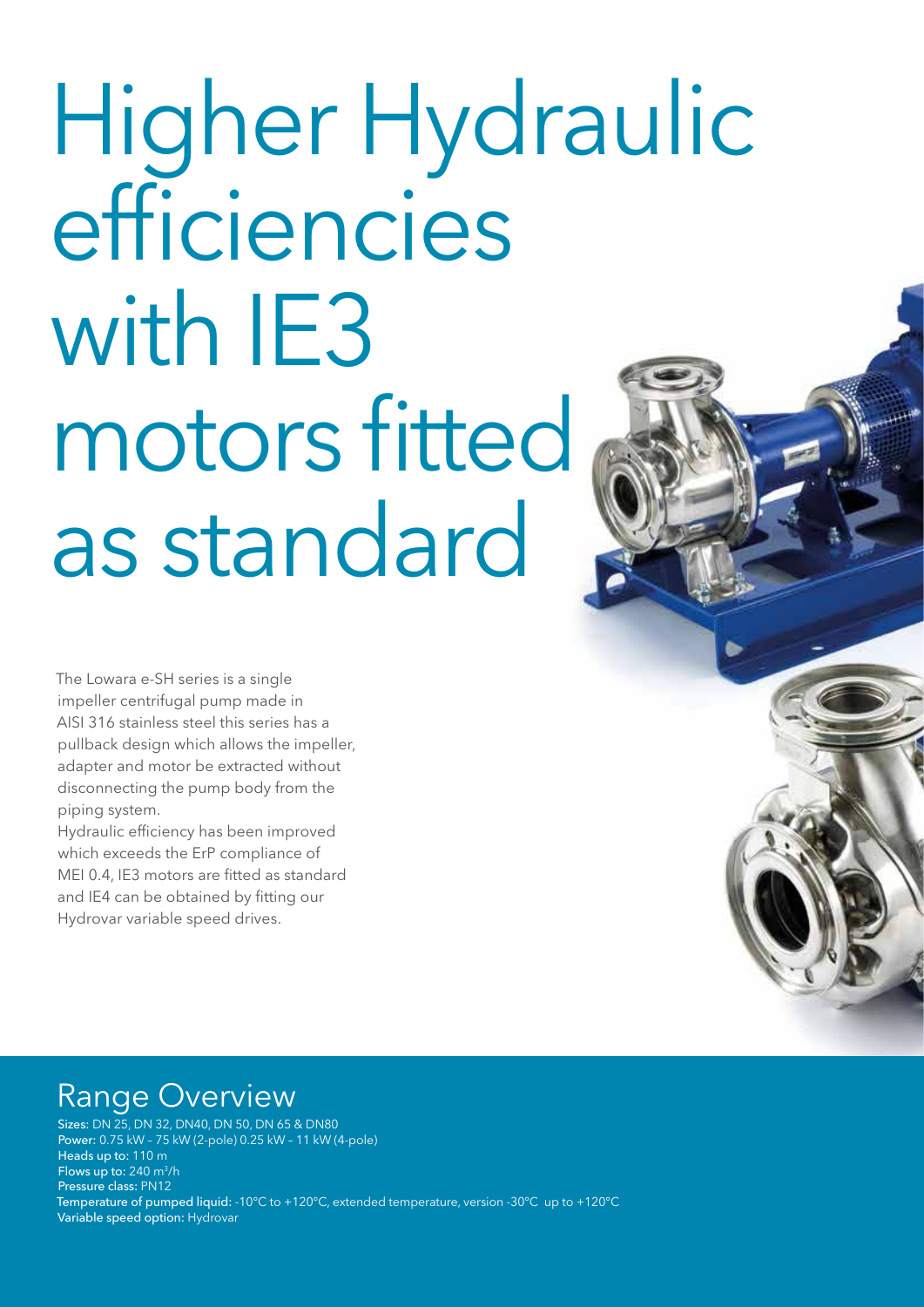#### High efficiency.

Newly designed high efficiency hydraulics, with MEI values well above the ErP2015 level and IE3 motors set the basis for very low operation costs.

#### Long service life & easy maintenance.

Robust design, available in three motor pump coupling designs,

1: Close coupled extended shaft. 2: Close coupled stub shaft to any standardized motor.

3: Frame mounted with baseplate and coupling Stainless steel replaceable wear rings ensure a long service life. The e-SH series is also designed for easy maintenance and all service points are easy reachable to reduce downtime.

#### Adapt to needs.

In many applications the need for water is always varying. By equipping the e-SH with a Hydrovar pump controller, the duty is always exactly where it should be. And it pays off: reducing the speed by 50% reduces the power consumption by 85%.

#### Exactly the right configuration.

Pump and impellers made in AISI 316 stainless steel with choice of mechanical seals / motor options the e-SH is the right solution for 1000's of liquids. Applications such as handling clean water, chemically non-aggressive or moderately aggressive fluids, water supply, pressure boosting, water circulation, washing systems or industry.

#### Hot or cold.

The standard e-SH can handle liquid temperatures from -10°C up to +120°C and the extended temperature version from -30°C up to +120°C.

#### Material Options

Pump housing: Pump Body AISI 316 stainless steel Impeller: Fabricated AISI 316 laser welded stainless Steel or AINI 316 cast stainless Steel Elastomers: FPM (other materials available on request) Mechanical Seal: Ceramic, Carbon, FPM (other options available on request) Configuration Options: Extended Shaft, Stub Shaft or Frame mount